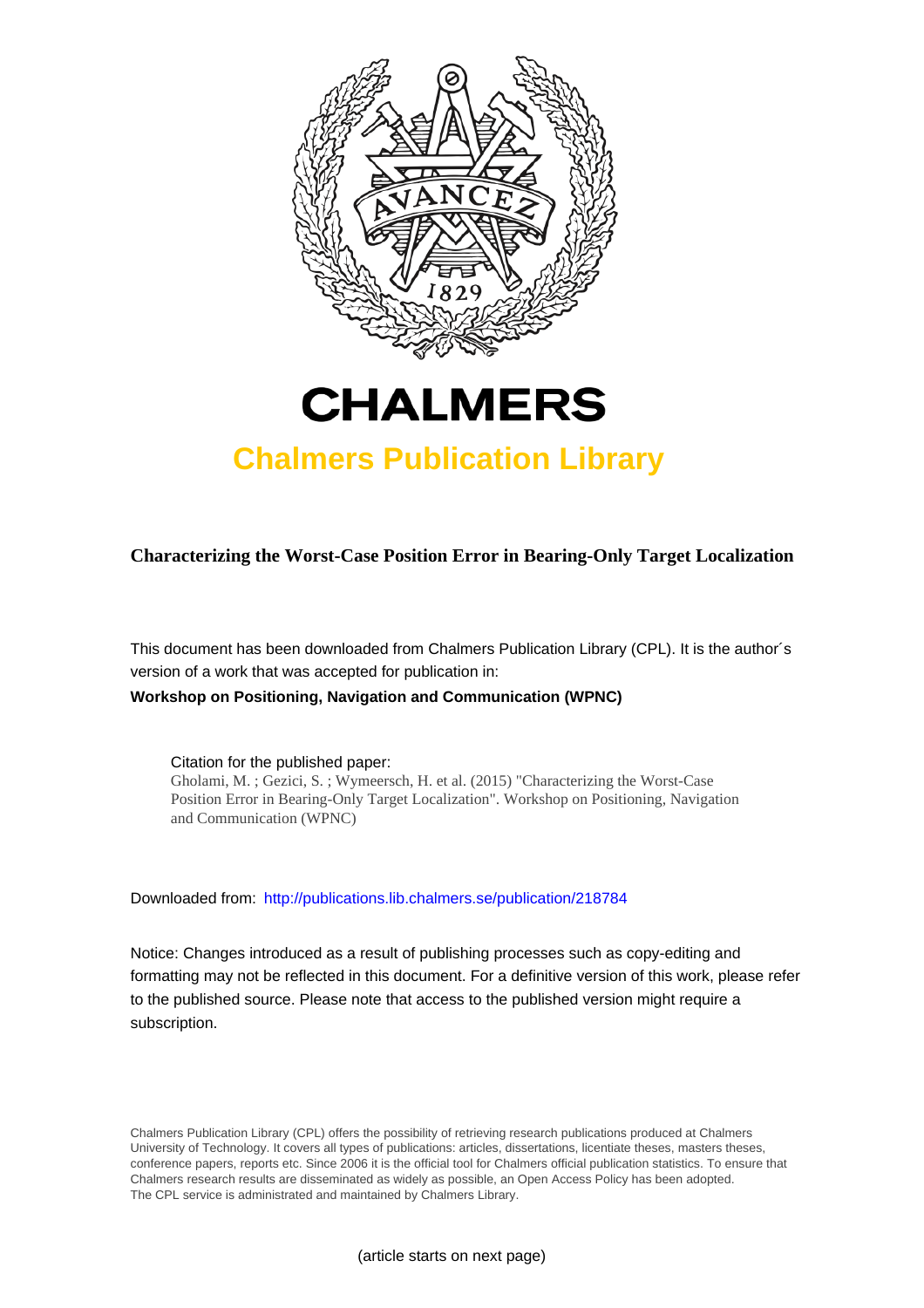# Characterizing the Worst-Case Position Error in Bearing-Only Target Localization

Mohammad Reza Gholami<sup> $\natural$ </sup>, Sinan Gezici<sup>\*</sup>, Henk Wymeersch<sup>b</sup>, Erik G. Ström<sup>b</sup>, and Magnus Jansson<sup> $\natural$ </sup>

♮ ACCESS Linnaeus Center, Electrical Engineering, KTH–Royal Institute of Technology, Stockholm, Sweden ∗ Department of Electrical and Electronics Engineering, Bilkent University, 06800, Ankara, Turkey

♭ Department of Signals and Systems, Chalmers University of Technology, Gothenburg, Sweden

Emails: mohrg@kth.se, gezici@ee.bilkent.edu.tr, {henkw, erik.strom}@chalmers.se, janssonm@kth.se

*Abstract***—The worst-case position error provides valuable information for efficiently designing location based services in wireless networks. In this study, a technique based on a geometric approach is investigated for deriving a reasonable upper bound on the position error in bearingonly target localization. Assuming bounded measurement errors, it is first observed that the target node location belongs to a polytope. When a single estimate of the target location is available, the maximum distance from the estimate to extreme points of the polytope gives an upper bound on the position error. In addition, a technique based on outer approximation is proposed to confine the location of the target node to an ellipsoid. Simulation results show that the proposed upper bound is tight in many situations. It is also observed that the proposed techniques can be effectively used to derive sets containing the location of target nodes.**

**Index Terms– Angle of arrival (AOA), position error, upper-bound, outer-approximation, extreme points.**

### I. INTRODUCTION

Position information plays a vital role for many location-aware services in next generation wireless systems [1]. In the absence of GPS signals, e.g., due to lack of access to GPS satellites in indoor-type scenarios, the position information can be extracted from a network consisting of a number of reference nodes at known locations via some type of measurements between different nodes such as time-of-flight or angle of arrival (AOA) [2]. In AOA-based localization, the angles estimated between a target and anchor nodes are used to estimate the location of the target node. Different algorithms, e.g., based on maximum likelihood or least squares, can be developed to estimate the location of the target node [3], [4].

Various approaches have been suggested to study the performance of positioning algorithms. For example under some regularity conditions on the distribution of measurement errors, the Cramér-Rao lower bound (CRLB) provides a lower limit on the variance of any unbiased estimator [5]. It is noted that the CRLB and other performance metrics studied in the literature generally depends on the true location of the target node; hence, they may face some drawbacks for practical applications. In addition, available benchmarks such as the CRLB are useful in the statistical sense, i.e., on average. For example, if only a single estimate of the location is available, it is not clear how existing approaches can provide useful information [6].

Besides the lower bounds on the position estimation error, in some situations we may need to characterize the worst-case position error. The worst-case position error can be useful for designing and offering services in, e.g., position based recommender systems. In this study, we investigate the lowest tractable upper bound (in terms of complexity) on the position error based on a geometric interpretation. To do that, we consider a technique, originally investigated in the previous work for distance based positioning [6], [7], in which the target location is trapped to a closed bounded set (feasible set) and then an upper bound on a single position error is defined with respect to the feasible set. We formulate the problem of obtaining an upper bound on the position error as finding the maximum distance from the estimate to the feasible set, which is a nonconvex problem and in general might be difficult to solve. A relaxation technique can be used to solve the nonconvex problem. Alternatively, assuming the feasible region is bounded, we instead find the *extreme points* of the feasible set (a polytope) and caculate the maximum distance to those points. Using the estimate and an upper bound, we can also find a ball that contains the location of target node. In addition, when the extreme points of the polytope are available, we can also obtain a minimum volume ellipsoid containing the location of the target node.

In summary, the main contributions of this study are

- an extension of the idea of upper bound to AOAbased localization,
- an upper bound based on the maximum distance from a single estimate to the extreme points of a polytope derived from AOA measurements,
- a minimum volume ellipsoid covering the polytope that contains the location of the target node (without having any estimate of the target location).

The remainder of the paper is organized as follows.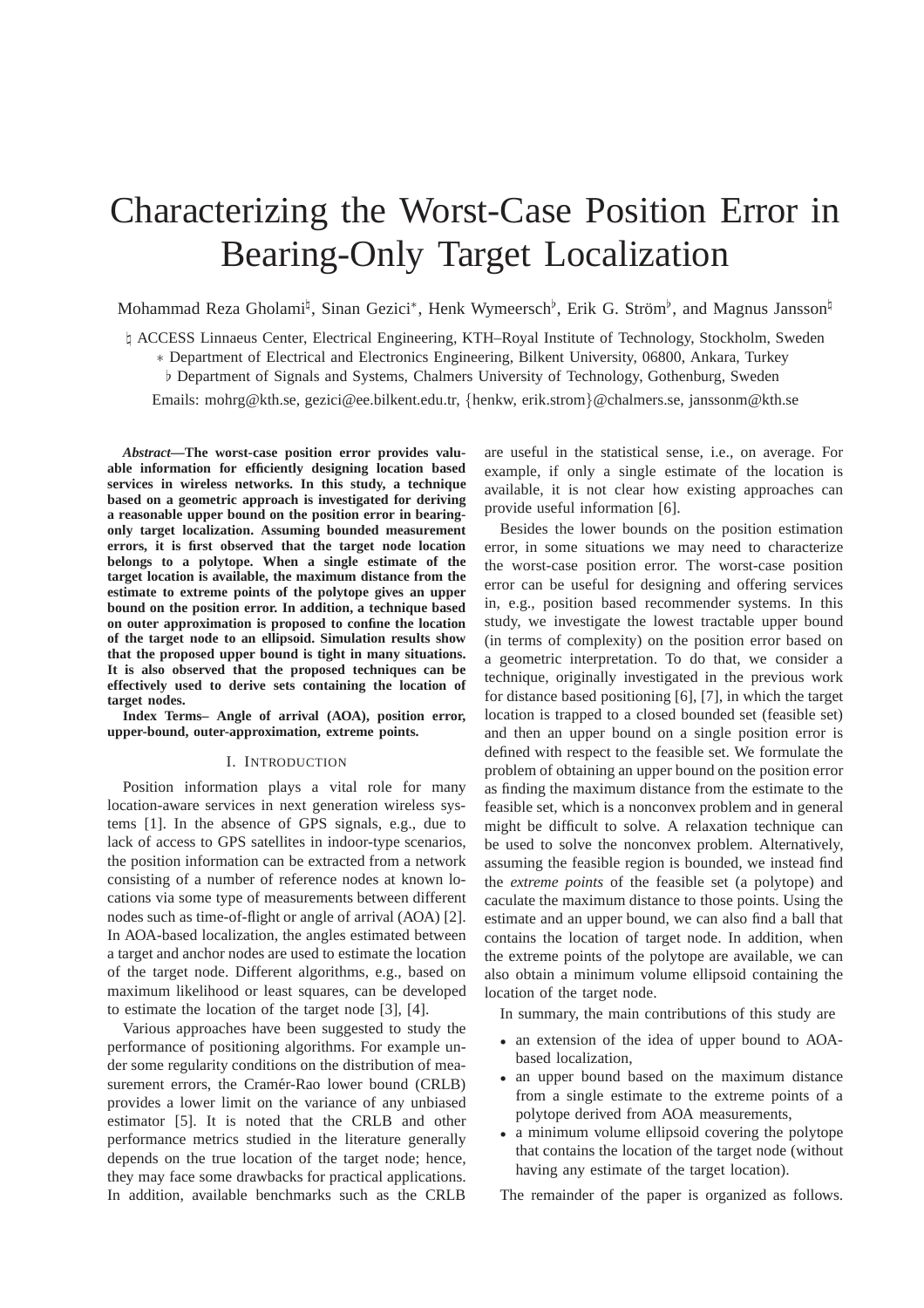Section II explains the signal model considered in this study. In Section III, an upper bound on the position error is investigated. Simulation results are presented in Section IV. Finally, Section V makes come concluding remarks.

# II. SYSTEM MODEL

Consider a 2D wireless network<sup>1</sup> consisting of  $N$  anchor nodes located at  $z_i = [x_i \; y_i]^T \in \mathbb{R}^2$ ,  $i = 1, ..., N$ . The angle estimate between the anchor nodes and a target node at unknown location  $\mathbf{s} = [x_s \ y_s]^T \in \mathbb{R}^2$  (in radians) is given by [8]

$$
\hat{\theta}_i = \underbrace{\text{atan} \frac{y_s - y_i}{x_s - x_i}}_{\triangleq \theta_i} + n_i, \quad i = 1, ..., N \quad (1)
$$

where the measurement error  $n_i$  is modeled by some proper distributions [9].

*Assumption 1:* For the rest of the paper, we assume that  $y_s \geq y_i$ ; hence  $0 \leq \theta_i \leq \pi$ .

To avoid ambiguities due to noise, we modify the estimate in (1) as

$$
\hat{\theta}_i = \min{\pi, \max{\{\check{\theta}_i, 0\}}}, \quad i = 1, ..., N.
$$
 (2)

We also assume that the angle  $\hat{\theta}_i$  is computed with respect to a global coordinate systems, meaning that the orientation is known in every anchor node.

Based on AOA measurements in (1), we can develop a localization algorithm to estimate the location of the target node. Suppose an estimate of the target location, say  $\hat{s}$ , is available. We are then interested in characterizing the position error defined by

$$
e(s) \triangleq ||\hat{s} - s||. \tag{3}
$$

It is clear from (3) that the position error depends on the true unknown location s; hence, it may be difficult to characterize the position error. Instead, we may consider the worst-case position error. As mentioned earlier, the worst-case position error provides useful information for various location based services. To study the worst-case position error, we can consider the following optimization problem:

$$
\begin{array}{ll}\n\text{minimize } w\\ \n\text{subject to } e(s) \le w, \\ \n&s \in \mathcal{S}, \tag{4}\n\end{array}
$$

where  $S$  is a feasible set containing the possible values of the location of the target node.

Determining a suitable feasible set in (4) can be quite challenging. We now consider a simple approach to

<sup>1</sup>In 3D networks both azimuth and elevation angles should be considered, but the approach can be similarly extended.

obtain a useful feasible set  $S$ . We first make the following assumption [10].

*Assumption 2:* The measurement errors in (1) is assumed to be distributed over a bounded set, i.e.,  $n_i \in \mathbb{R}$  $\{L_i, U_i\}.$ 

Assumption 2 implies that the measurement error in the AOA estimate in (1) cannot be arbitrarily large. This assumption can, at least approximately, be valid in some practical scenarios, e.g., in cases with high signal-to-noise ratios (SNRs).

We assume that the lower and upper bounds  $L_i$  and  $U_i$ are *a priori* known. If  $L_i$  and  $U_i$  are unknown, they can be estimated from measurements. For example, if there are multiple measurements  $\hat{\boldsymbol{\theta}}_i^k$  $i, k = 1, \ldots, K$  (*K* is the number of AOA estimates in the anchor node  $i$ ) and if K is sufficiently large, we can use the following approach to estimate  $L_i$  and  $U_i$ :

$$
\hat{L}_i = \min_k \bar{\hat{\theta}}_i^k, \qquad \hat{U}_i = \max_k \bar{\hat{\theta}}_i^k,\tag{5}
$$

where  $\bar{\hat{\theta}}_i^k \triangleq \hat{\theta}_i - (1/K) \sum_{i=1}^K \hat{\theta}_i$ .

From Assumption 2 and the relation in (1), we can conclude that

$$
\underbrace{\max\{\hat{\theta}_i - U_i, 0\}}_{\triangleq m_{Li}} \leq \theta_i \leq \underbrace{\min\{\hat{\theta}_i - L_i, \pi\}}_{\triangleq m_{Ui}} \tag{6}
$$

meaning that the true  $\theta_i$  belongs to an interval defined by the estimate  $\hat{\theta}_i$  and bounds  $\hat{L}_i$  and  $U_i$ .

We first define the following halfplanes:

$$
\mathcal{H}_{i}^{L} \triangleq \{s \mid a_{li}^{T}s \geq b_{li} \text{ if } m_{Li} \leq \frac{\pi}{2} \& a_{li}^{T}s \leq b_{li} \text{ if } m_{Li} \geq \frac{\pi}{2} \} \tag{7}
$$
\n
$$
\mathcal{H}_{i}^{U} \triangleq \{s \mid a_{ui}^{T}s \geq b_{ui} \text{ if } m_{Ui} \leq \frac{\pi}{2} \& \text{if } m_{Li} \leq \frac{\pi}{2} \& \text{if } m_{Li} \leq \frac{\pi}{2} \& \text{if } m_{Li} \leq \frac{\pi}{2} \& \text{if } m_{Li} \leq \frac{\pi}{2} \& \text{if } m_{Li} \leq \frac{\pi}{2} \& \text{if } m_{Li} \leq \frac{\pi}{2} \& \text{if } m_{Li} \leq \frac{\pi}{2} \& \text{if } m_{Li} \leq \frac{\pi}{2} \& \text{if } m_{Li} \leq \frac{\pi}{2} \& \text{if } m_{Li} \leq \frac{\pi}{2} \& \text{if } m_{Li} \leq \frac{\pi}{2} \& \text{if } m_{Li} \leq \frac{\pi}{2} \& \text{if } m_{Li} \leq \frac{\pi}{2} \& \text{if } m_{Li} \leq \frac{\pi}{2} \& \text{if } m_{Li} \leq \frac{\pi}{2} \& \text{if } m_{Li} \leq \frac{\pi}{2} \& \text{if } m_{Li} \leq \frac{\pi}{2} \& \text{if } m_{Li} \leq \frac{\pi}{2} \& \text{if } m_{Li} \leq \frac{\pi}{2} \& \text{if } m_{Li} \leq \frac{\pi}{2} \& \text{if } m_{Li} \leq \frac{\pi}{2} \& \text{if } m_{Li} \leq \frac{\pi}{2} \& \text{if } m_{Li} \leq \frac{\pi}{2} \& \text{if } m_{Li} \leq \frac{\pi}{2} \& \text{if } m_{Li} \leq \frac{\pi}{2} \& \text{if } m_{Li} \leq \frac{\pi}{2} \& \text
$$

 $a_{ui}^T s \leq b_{ui}$  if  $m_{Ui} \geq \frac{\overline{\pi}}{2}$ 

where

$$
\boldsymbol{a}_{li} \triangleq [ -\tan(m_{Li}) \; 1 ]^T \tag{9}
$$

2

} (8)

$$
\boldsymbol{a}_{ui} \triangleq [-\tan(m_{Ui}) \; 1]^T \tag{10}
$$

$$
b_{li} - \stackrel{\Delta}{=} \tan(m_{Li})x_i + y_i \tag{11}
$$

$$
b_{ui} - \stackrel{\Delta}{=} \tan(m_{Ui}) x_i + y_i. \tag{12}
$$

We then define the following set (cone):

$$
\mathcal{S}_i \triangleq \mathcal{H}_i^L \bigcap \mathcal{H}_i^U. \tag{13}
$$

From the expressions above, it is clear that the location of the target node belongs to the following convex set:

$$
s \in \mathcal{S} = \bigcap_{i=1}^{N} \mathcal{S}_i. \tag{14}
$$

As an example, Fig. 1 shows how upper and lower bounds on the AOA estimate can help define a feasible set –a *polytope*– containing the location of the target node.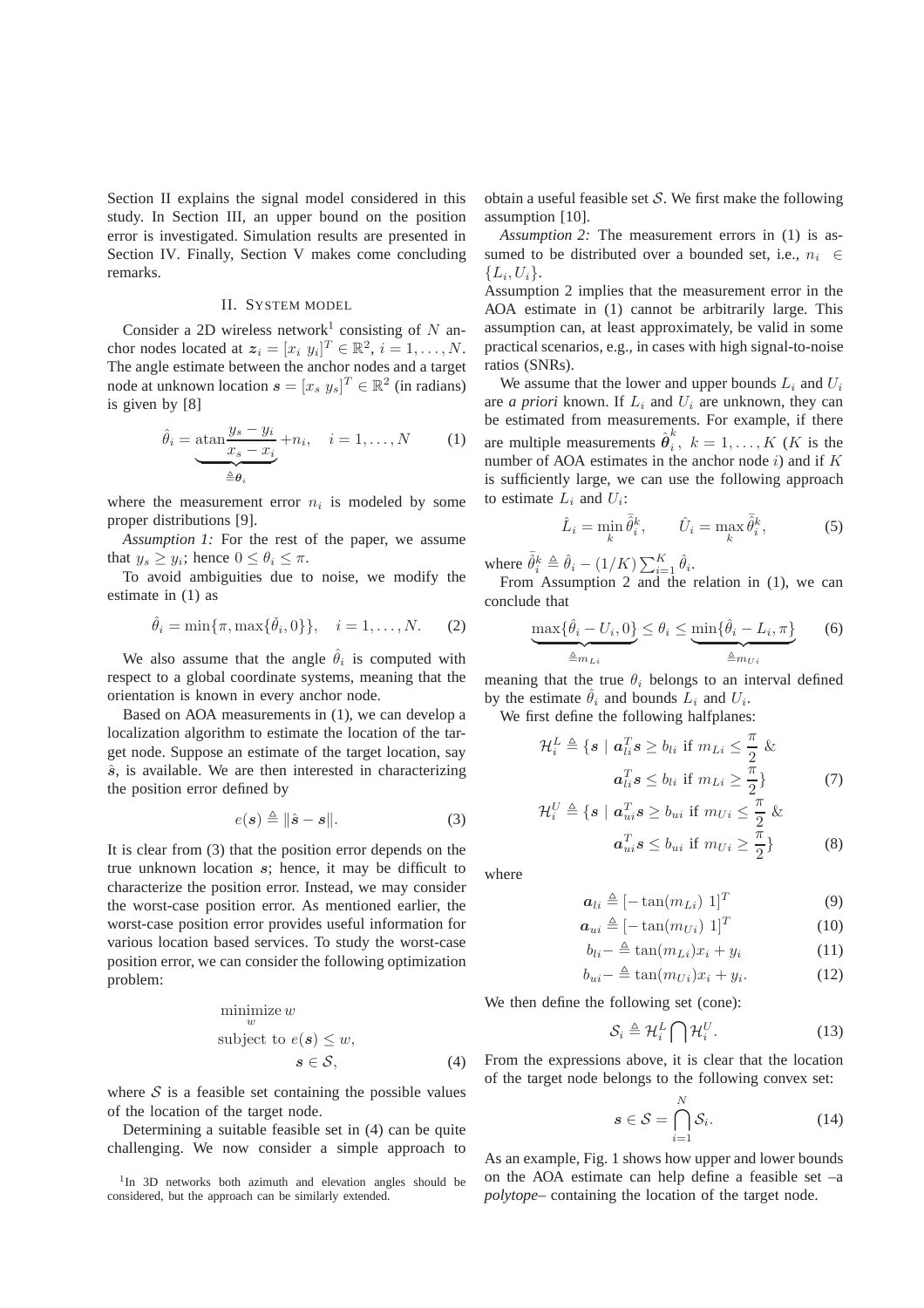

Fig. 1. An example of AOA localization. The feasible set defined by the red polytope contains the location of the target node.

*Remark 1:* It may happen that the polyhedron  $S$  is unbounded, e.g., if the target is very far from anchor nodes. But if the target is close to anchor nodes, the polyhedron (polytope)  $S$  is closed.

*Remark 2:* Considering the polytope containing the location of target node, a simple positioning algorithm to obtain a coarse estimate of the location can be designed based on (serial or parallel) projection onto halfplanes  $\mathcal{H}_i^L$  and  $\mathcal{H}_i^U$ . Projection onto a halfspace is simple operation [11] and the resulting algorithm would be of low complexity [12].

#### III. AN UPPER BOUND ON A SINGLE POSITION ERROR

We now employ the approach proposed in [6] to find an upper bound on the position error  $e(s)$ . Namely, we consider the following optimization problem:

$$
v_b: \quad \underset{s}{\text{maximize}} \quad \|s - \hat{s}\|
$$
\n
$$
\text{subject to } s \in \bigcap_{i=1}^N \mathcal{S}_i \tag{15}
$$
\n
$$
\|s - z_i\| \le d_{\text{max}}, \ i = 1, \dots, N
$$

where a constraint is added based on the maximum distance from a target to an anchor node in order to make sure that the feasible region is bounded. Note that such a constraint makes sense in practice since for detecting and estimating the appearance of the target node and the AOA, respectively, we need a minimum level of SNRs, which in turn depends on the distance between two nodes. In fact, when the polytope is unbounded, the last constraint helps have a bounded solution. The optimal value  $v<sub>b</sub>$  gives an upper bound on the position error, that is,  $e(s) \leq v_b$ .

The problem in (16) is nonconvex and can be difficult to solve [13], [14]. One way to approximately solve the nonconvex problem in (16) is to employ a well-known convex relaxation technique. For details of the approach, see [6], [13].

We now assume that  $S$  is bounded and use another approach to find an upper bound on the position error. Suppose the set of  $k$  extreme points of the polytope are denoted by  $\mathcal{P} = \{p_1, \ldots, p_k\}$  (the vertices of the polytope). It is easy to conclude that the worst-case position error with respect to the ploytope  $S$  is given by

$$
v_b = \max_i \|\hat{\boldsymbol{s}} - \boldsymbol{p}_i\|.
$$
 (16)

Note that finding the extreme points of the polytope  $S$  is not difficult if  $N$  is not large, specially for 2D networks. Now, if we form a ball with center  $\hat{s}$  and radius  $v_b$ , i.e.,

$$
\mathcal{B} = \{ \boldsymbol{x} \in \mathbb{R}^2 \mid \|\boldsymbol{x} - \hat{\boldsymbol{s}}\| \le v_b \},\tag{17}
$$

we can conclude that  $s \in \mathcal{B}$ .

Another approach to find a set containing the location of the target node is to find the minimum volume ellipsoid containing the polytope  $S$ . To find the (Löwner-John) ellipsoid, we consider an ellipsoid defined by [15], [16]

$$
\mathcal{E} = \{x \mid ||Bx + d|| \le 1\}
$$
 (18)

where  $B$  is a  $2 \times 2$  symmetric positive definite matrix and  $d \in \mathbb{R}^2$ . The minimum volume ellipsoid is then computed by solving the following convex optimization problem [16]:

minimize 
$$
\log \det B^{-1}
$$
  
subject to  $||Bp_i + d|| \le 1$ ,  $i = 1,..., N$  (19)

It is noted that the sets in (17) and (19) are derived differently. For ball defined in (19), an estimate of the location is required, while for the second approach, i.e., minimum volume ellipsoid, no prior estimate of the location is required. It is clear that the second approach is more complex than the first technique.

The performance of the proposed approaches is evaluated through computer simulations for a moving target in a 2D network.

# IV. SIMULATION RESULTS

In this section, we evaluate the performance of the proposed techniques for a network consisting of 11 anchor nodes at  $z_i = [5(i-1) 0], i = 1, \ldots, 11$  and a target node moving on a trajectory according to a quadratic curve  $y = 0.001x^2 - 0.01x + 10$ . We consider a truncated Gaussian distribution over  $[-\pi T/180, \pi T/180]$  radians dramatized with  $T$  degress. To find the extreme points, we first calculate all the crossing points between every pair of lines and then check which points belong to the intersection of halfplanes.

We set the variance of noise  $n_i$  equal to 1. In every position of the target, anchor nodes measure AOA and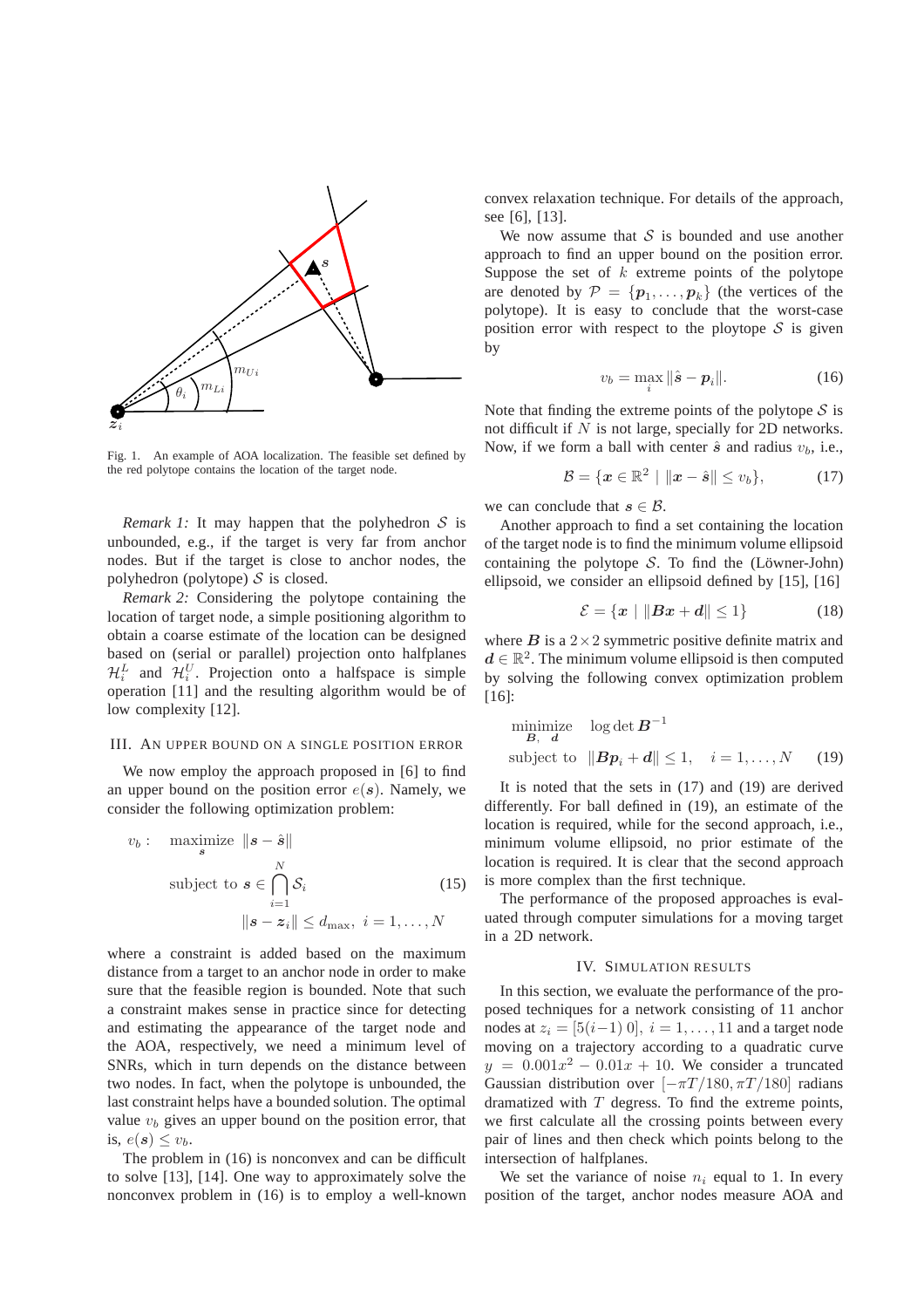

Fig. 2. The CDF of relative tightness for different noise interval.

then a least squares (LS) technique is used to find an estimate of the location. For details of the LS algorithm, see, e.g., [17].

To evaluate the tightness of the proposed technique, we consider the relative tightness as  $\tau_v \triangleq (v_b - e(s))/e(s)$ [6]. We study the cumulative distribution function (CDF) of  $\tau_v$ , i.e.,  $\Pr{\tau_v \leq x}$ . In the following, we generate  $e(s)$  from LS estimation.

Fig. 2 shows the relative tightness for different values of the lower and upper bound on the measurement noise. In every position of the target node, we consider 100 realization of measurement errors. As expected increasing the interval makes the feasible polytope  $S$  larger; hence the bound will be larger. As stated in [6], for a relatively fixed estimation error, the relative tightness degrades with increasing (the volume of) the intersection.

Fig. 3 shows how the location of the target node can be confined to feasible sets, a ball and an ellipsoid derived from the upper bound (UppBall) and the minimum volume ellipsoid (MinVolEllip). In this simulation, we set  $T = 5$ . In general, MinVolEllip is smaller than UppBall. It is also observed that the geometry of the network plays an important role in the size of the intersection and consequently on the volumes of UppBall and MinVolEllip.

# V. CONCLUSIONS

In this study a technique has been investigated to find an upper bound on the position error. Assuming that measurement errors in AOA estimates are bounded, the location of the target node can be confined to the intersection of a number of halfplanes (a polytope). Then, the maximum distance from an estimate of the location to the polytope determines an upper bound on the position error. In addition, a minimum volume ellipsoid has been derived that contains the location of the target



Fig. 3. Moving target and feasible sets containing the location of target nodes via outer approximation and upper bound concept. The black dashed line shows the trajectory of the moving target.

node. Simulation results show that the proposed bound is relatively tight in many situations.

#### **REFERENCES**

- [1] H. Celebi, I. Guvenc, S. Gezici, and H. Arslan, "Cognitive-radio systems for spectrum, location, and environmental awareness, *IEEE Antennas and Propagation Magazine*, vol. 52, no. 4, pp. 41–61, 2010.
- [2] G. Mao and B. Fidan, *Localization Algorithms and Strategies for Wireless Sensor Networks*. Information Science reference, Hershey. New York, 2009.
- [3] A. H. Sayed, A. Tarighat, and N. Khajehnouri, "Network-based wireless location: challenges faced in developing techniques for accurate wireless location information," *IEEE Signal Process. Mag.*, vol. 22, no. 4, pp. 24–40, Jul. 2005.
- [4] S. Gezici, "A survey on wireless position estimation," *Wireless Personal Communications*, vol. 44, no. 3, pp. 263–282, Feb. 2008.
- [5] S. Gezici, Z. Tian, G. B. Giannakis, H. Kobayashi, A. F. Molisch, H. V. Poor, and Z. Sahinoglu, "Localization via ultra-wideband radios: A look at positioning aspects for future sensor networks," *IEEE Signal Process. Mag.*, vol. 22, no. 4, pp. 70–84, Jul. 2005.
- [6] M. R. Gholami, E. G. Ström, H. Wymeersch, and M. Rydström, "On geometric upper bounds for positioning algorithms in wireless sensor networks," *Signal Processing*, vol. 111, pp. 179–193, 2015.
- [7] M. R. Gholami, E. G. Ström, H. Wymeersch, and S. Gezici, "Upper bounds on position error of a single location estimate in wireless sensor networks," *EURASIP Journal on Advances in Signal Processing*, vol. 2014:4, no. 1, 2014.
- [8] R. M. Vaghefi, M. R. Gholami, and E. G. Ström, "Bearing-only target localization with uncertainties in observer position," in *Proc. IEEE International Symposium on Personal, Indoor and Mobile Radio Communications (PIMRC)*, September 2010, pp. 238–242.
- [9] M. Gavish and A. J. Weiss, "Performance analysis of bearing-only target location algorithms," *IEEE Transactions on Aerospace and Electronic Systems*, vol. 28, no. 3, pp. 817–828, 1992.
- [10] Y. He, A. Behnad, and X. Wang, "Accuracy analysis of the two-reference-node angle-of-arrival localization system," *IEEE Wireless Communications Letters*, 2015.
- [11] Y. Censor and S. A. Zenios, *Parallel Optimization: Theory, Algorithms, and Applications*. Oxford Unversity Press, New York, 1997.
- [12] M. R. Gholami, M. Rydström, and E. G. Ström, "Positioning of node using plane projection onto convex sets," in *Proc. IEEE Wireless Communication and Networking Conference (WCNC)*, Apr. 2010.